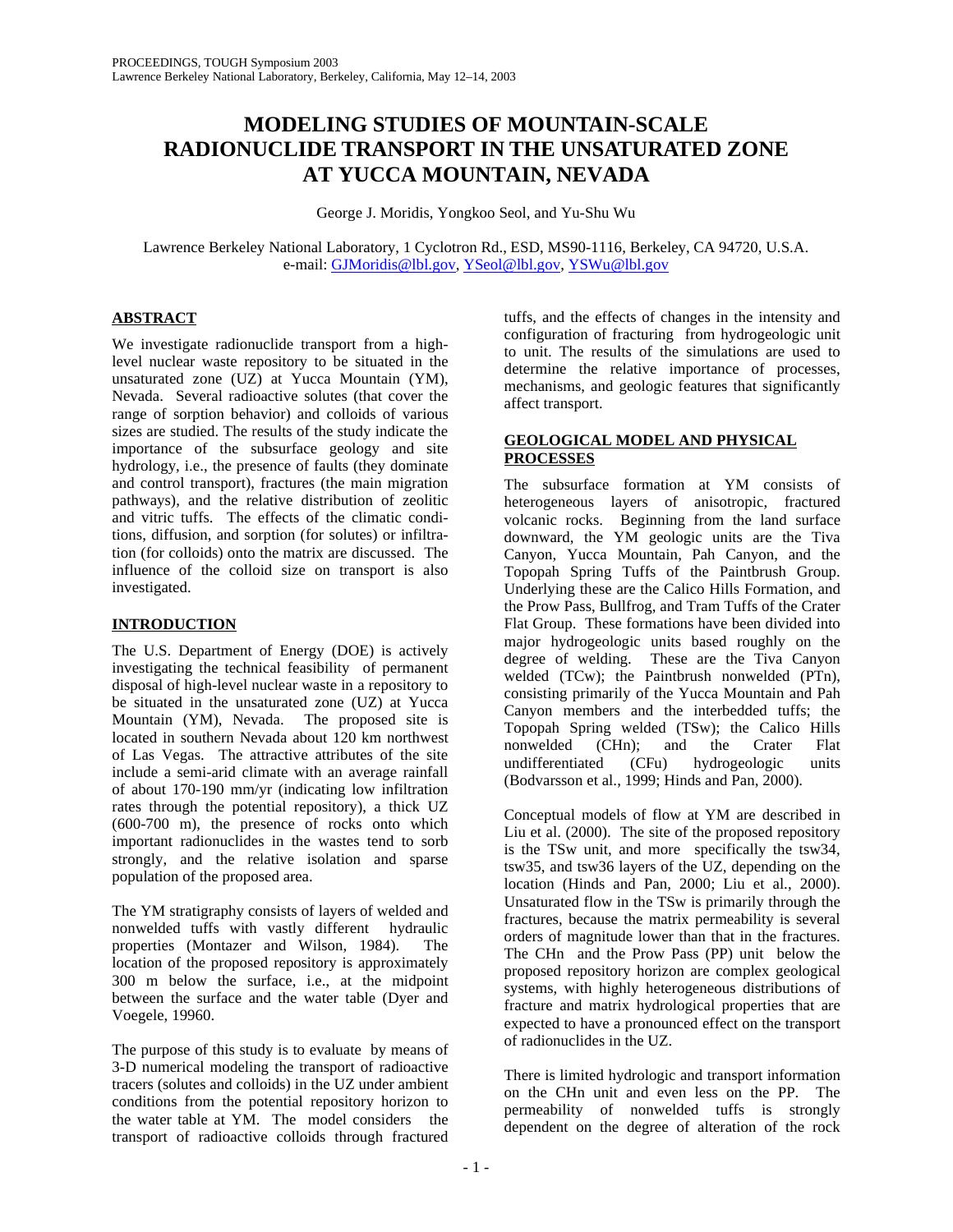minerals into zeolites. Thus, based on the degree of zeolitic alteration, the CHn major hydrogeologic unit is composed of vitric (CHv) and zeolitic (CHz) units (Hinds and Pan, 2000). Flow in the CHz units is expected to be concentrated in the fractures because of the large permeability contrast (about five orders of magnitud) between the matrix and the relatively permeable fractures (Liu et al., 2000). In nonwelded vitric tuffs such as the rocks in CHv units, the matrix and fracture permeabilities are on the same order of magnitude (Liu et al., 2000). Thus, these layers behave as porous (rather than fractured) media, and flow is matrix-dominated.

The CHz units are predominant in the northern part of the proposed repository, while the CHv units are concentrated in the southern part (Hinds and Pan, 2000). The areal distribution of the CHz and CHv units, and the corresponding fracture-matrix permeability contrast, have important implications for transport.

Fracture-dominated flow is associated with short contact times, limited radionuclide removal through diffusion and sorption, and thus transport over longer distances. Although radionuclides are more strongly adsorbed onto zeolitic units than onto vitric units, the fast fracture flow may not allow adequate matrix penetration and subsequent tracer retardation through sorption (in solutes) or filtration (in colloids). Conversely, the fracture-matrix permeability parity in the CHv units leads to longer contact times, and increased contaminant retardation through diffusion and sorption. These conditions lead to expectations of earlier (and in higher concentrations) arrival of radionuclides at the water table in the northern part of the proposed repository.

#### **THE NUMERICAL MODEL**

Two codes were used for the 3-D site-scale transport simulations in this study: EOS9nT (Moridis et al., 1999) and T2R3D (Wu et al., 1996), both of which are members of the TOUGH2 family of codes (Pruess, 1991).

EOS9nT can simulate water flow and transport of an arbitrary number *n* of non volatile tracers (solutes and/or colloids) in the subsurface. It first solves the Richards equation, which describes saturated or unsaturated water flow in subsurface formations, and obtains the flow regime. The *n* linearly independent transport equations (corresponding to the *n* solutes/colloids) are then solved sequentially. The transport equations account for (a) advection, (b) molecular diffusion, (c) hydrodynamic dispersion (with full 3-D tensorial representation), (d) kinetic or equilibrium physical and chemical sorption (linear, Langmuir, Freundlich, or combined), (e) first-order linear chemical reaction, (e) radioactive decay, (f)

colloid filtration (equilibrium, kinetic or combined), and (g) colloid assisted solute transport. A total of *n*-1 daughter products of radioactive decay (or of a linear, first-order reaction chain) can be tracked.

EOS9nT includes two types of Laplace transform formulations of the tracer equations, in addition to conventional timesteping. The Laplace transform is applicable to steady-state flow fields and allows a practically unlimited time step size and more accurate solution (as numerical diffusion is significantly reduced).

T2R3D (Wu et al., 1996) simulates flow (saturated and/or unsaturated) and the coupled transport of a single radioactive solute tracer. The transport equations account for advection, molecular diffusion, hydrodynamic dispersion and linear equilibrium sorption.

The grid for this 3-D study of UZ transport was the same in the EOS9nT and the T2R3D simulations, and consisted of 245,000 elements. A 2-D cross section (plan view) of the grid at the proposed repository level is shown in Figure 1.



*Figure 1. Plan view of the UZ model grid design at the proposed repository level* 

A dual-permeability conceptualization was used to describe the fracture-matrix system in the UZ (Wu et al., 2000). The diffusion, sorption and infiltration parameters for these studies can be found in Moridis et al. (2000). The radioactive species were released directly into the fractures of the elements corresponding to the proposed repository. We investi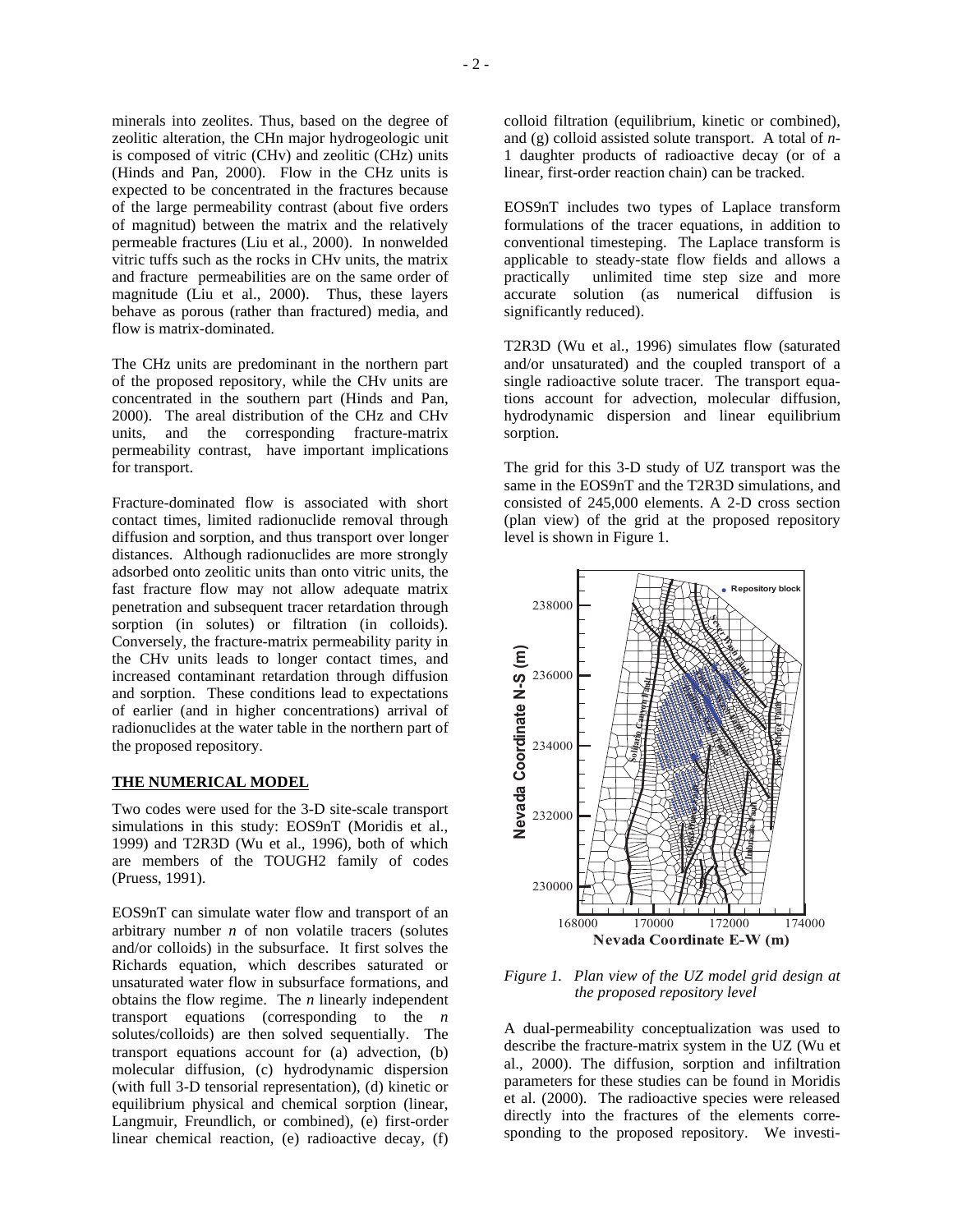gated (a) instantaneous release, corresponding to a single catastrophic event, and (b) continuous release, describing a plausible long-term scenario involving the breaching of the waste-containing canisters and the slow discharge of their contents.

In the EOS9nT simulations, we employed Laplace transforms because of (a) the steady-state flow fields and (b) the assumption of linear solute sorption and colloid filtration. Because of its superior accuracy (especially in the solution of the transport of daughters), the method of DeHoog et al. (1982) was used for the Laplace-based solutions.

## **TRANSPORT OF 99Tc, 237Np, AND 239Pu – INSTANTANEOUS RELEASE**

These three radionuclides were studied because (a) they are expected to be present in large quantities in the isolated waste, (b) they have long half-lives, and (c) they represent the range of expected sorption behavior in the UZ ( $^{99}$ Tc is non-sorbing,  $^{237}$ Np is moderately sorbing, and  $^{239}$ Pu sorbs strongly).

There are two possible mechanisms of radionuclide removal and retardation in the transport of these substances: diffusion into the matrix through the fracture walls, and sorption. The results of the T2R3D simulations are shown in the YM water table breakthrough curves of Figures 2, 3 and 4 (for  ${}^{99}Te$ ,  ${}^{237}Np$  and  ${}^{239}Pu$ , respectively) for three-levels of present-day infiltration (low, mean, and high).

Figures 2, 3 and 4 show the dependence of transport on the infiltration regime. Thus, an increasing level of infiltration results in a faster transport to the water table. As expected, the travel times to the water table increase with the sorption affinity of the radionuclide. Diffusion is critically important in non-sorbing species such as <sup>99</sup>Tc (because it is the sole retardation process), but its role becomes progressively less pronounced as sorption increases. The breakthrough curves in Figures 2 to 4 reveal that the maximum attainable level of normalized mass fraction (denoting the ratio of the mass that crosses the bottom UZ boundary to the total mass released at the repository) depends on the infiltration regime. Thus, more humid climatic conditions have higher maxima because of faster travel times to the YM water table, resulting in shorter residence times in the UZ and, consequently, limited radioactive decay.





*Figure 2. 99Tc breakthrough at the YM water table after an instantaneous release.* 



*Figure 3. 237Np breakthrough at the YM water table after an instantaneous release.* 



*Figure 4. 241Pu breakthrough at the YM water table after an instantaneous release.*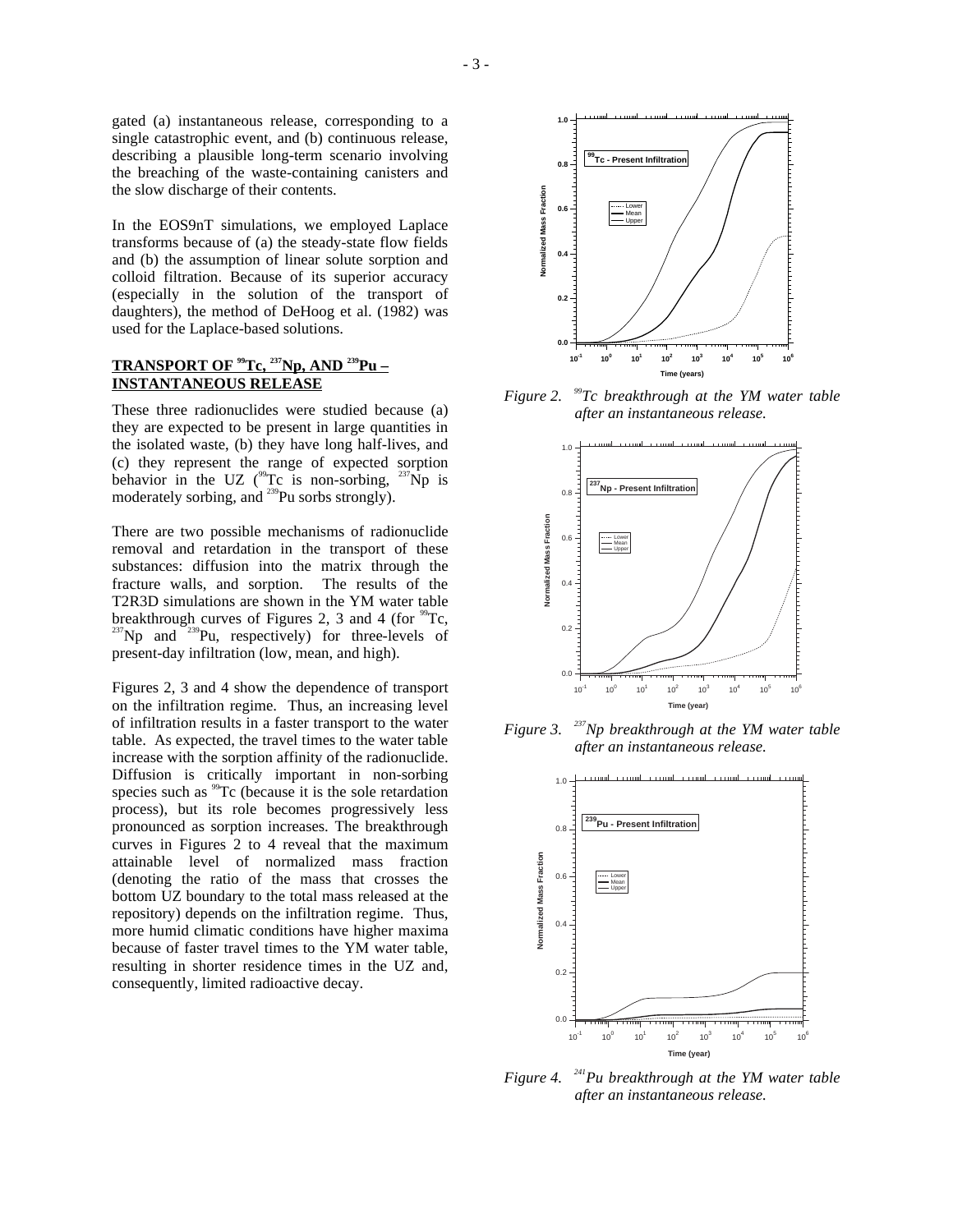The breakthrough curve of  $^{239}$ Pu is noteworthy in that it exhibits two plateaus. The first is attributed to fast fracture flow (and the corresponding fast advection of  $239$ Pu to the water table), while the second plateau denotes matrix flow. The advent of matrix-related transport is less well defined in  $^{237}Np$ , and cannot be discerned in the case of <sup>99</sup>Tc. Note the rather early arrivals of substantial fractions of the released  $^{99}$ Tc and  $^{237}$ Np mass at the water table, which occur at times considerably shorter than the radionuclide halflives. Conversely, only a very small portion of the released 239Pu mass ever reaches the water table because of its very strong sorbing affinity in the UZ matrix following diffusion through the fractures.

The large early radionuclide arrivals at the YM water table are attributed to the release approach (which places radionuclides in the fractures of all repository gridblocks, including those belonging to the highly conductive UZ faults) and the very fast fracture flow (and, consequently, advective transport) in the fault fractures. This is supported by the contour plot of the relative mass fraction (defined as the ratio of the radionuclide mass fraction to the initial mass fraction at the time of release) in the fractures at the YM water table in Figure 5. Even at the verly time of  $t =$ 10 years, the  $\frac{99}{2}$ Tc distribution at the water table (about 300 m below the repository) casts a strong signature and clearly delineates the fractures of the most important faults: the Drillhole Wash fault, and Pagany Wash fault, followed by the less important Sever Wash fault and the Sundance fault (Figure 1).

The pattern persists at  $t = 100$  years (Figure 6), which further confirms the observation the transport is both dominated and controlled by the faults. Note that the fault signature is fainter at this time because the easily transportable radionuclide has already reached the water table, and the new arrivals are increasingly depleted in <sup>99</sup>Tc. Comparison to the corresponding matrix distribution in Figure 7 confirms that faults are the main transport-facilitating geologic features, but shows that they limit lateral transport into the matrix (as attested to by the similarity of the footprints of the fracture and matrix distributions, indicating limited movement of the radionuclide into the matrix). This is caused by the fast fracture flow that limits the residence time in the fractures, and, consequently, diffusion into the matrix.

The very early arrivals are a direct consequence of radionuclide release directly into the fractures of the fault because the repository footprint is allowed to straddle the important faults identified by the transport patterns at the YM water table (Figure 1). The obvious implication is that such faults (and their immediate vicinity) should be avoided as radioactive waste storage areas in the proposed repository.

## **TRANSPORT OF 99Tc, 237Np, AND 239Pu – CONTINUOUS RELEASE**

Continuous release is a realistic scenario, given the mass of the the radioactive substances stored at the site, the expected deterioration of the canisters, and the planned closure of the proposed repository after the storage of the radioactive materials (thus preventing access and repairs that might inhibit continuous release).



*Figure 5. 99Tc relative mass fracture distribution in the fractures at the YM water table at t = 10 years after an instantaneous release.* 



*Figure 6. 99Tc relative mass fracture distribution in the fractures at the YM water table at t = 100 years after an instantaneous release.*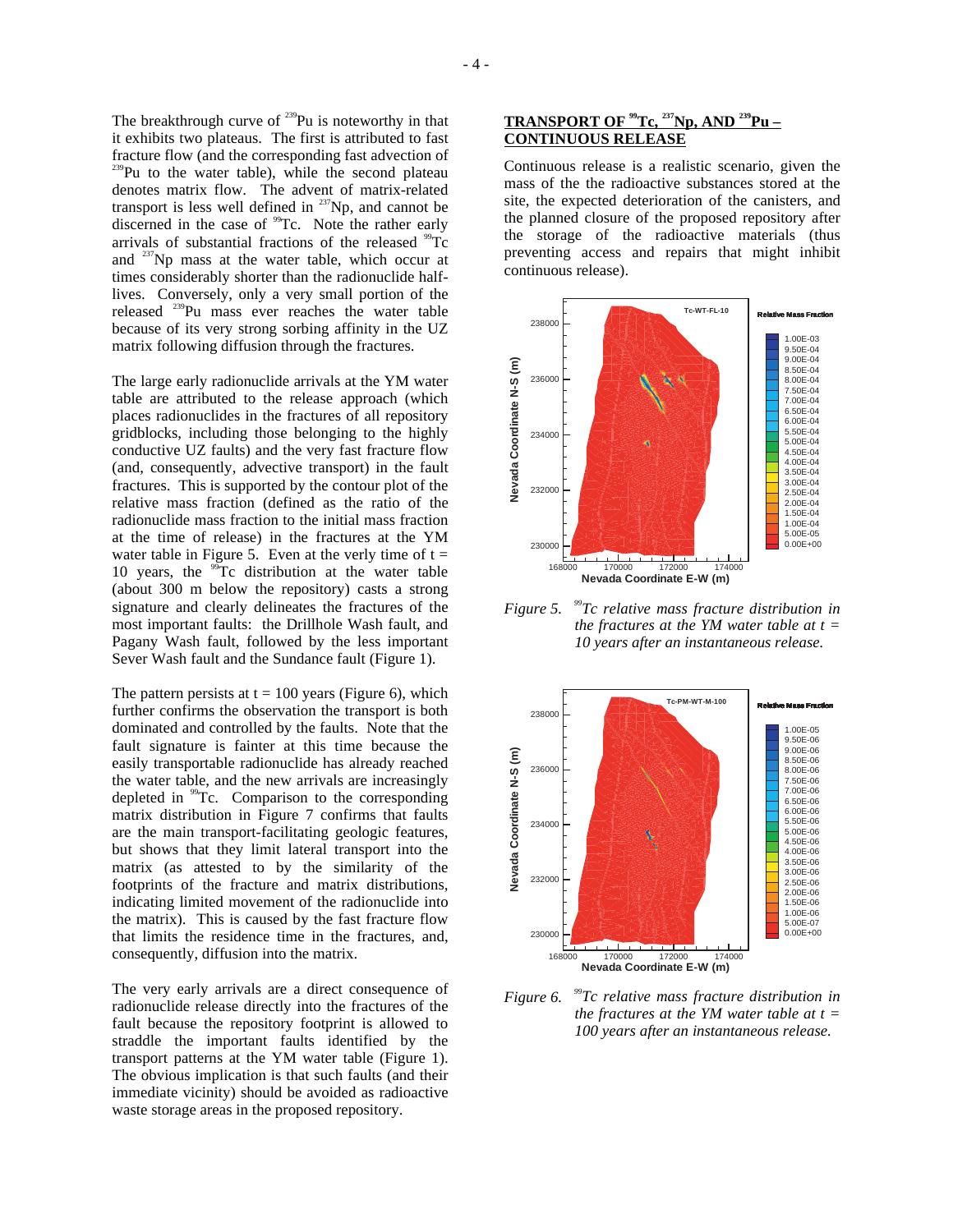

*Figure 7. 99Tc relative mass fracture distribution in the matrix at the YM water table at t = 100 years after an instantaneous release.* 

Under a continuous release regime, the conventional breakthrough concept is inadequate, and a criterion of a relative system performance based on the relationship of inflow and outflows across the system boundaries is needed. Such a criterion provides a measure of the ability or capacity of the domain to accumulate radionuclide mass that enters its boundary at a given rate, and is just as important (if not more so) than the conventional breakthrough study that can only describe response to a finite mass release. Thus, under instantaneous releases, masses are compared, while in continuous release the relationship of fluxes is established. For a complete evaluation of the repository, performance under both release scenarios must be evaluated.

Thus, the breakthrough concept here is based on the normalized or relative release rate, which is defined as the ratio of the radionuclide mass flux at the groundwater boundary to that at the proposed repository boundary. For radioactive chains, the quantity in the denominator reflects the sum of the fluxes of all members in the release stream. For decaying release concentration, the denominator reflects the original radionuclide flux across the repository boundary.

In this study, the released radionuclides were assumed to undergo decay at the input points (boundaries), and represents a realistic scenario or release from stored nuclear waste. Only mean present-day infiltration was considered in these simulations. The grids, flow fields and conditions in these EOS9nT simulations were the same used in the instantaneous release study.



*Figure 8. Normalized release rate of* <sup>99</sup>*Tc*, <sup>237</sup>*Np and* <sup>239</sup>*Pu at the YM water table for continuous release and mean present-day infiltration.* 

The breakthrough curves for continuously released  $^{99}$ Tc,  $^{237}$ Np and  $^{239}$ Pu are shown in Figure 8, which also shows the decaying input fluxes (reflecting decaying concentrations, as the water fluxes remain timeinvariant) for reference. These are consistent with the breakthrough curves for instantaneous release in Figures 2 to 4, although such agreement is not the rule. Of interest is the shape of the breakthrough curves, that begin to show a decline after reaching a maximum at the point of coincidence of the influx and outflow curves.

The existence of such a maximum is a direct consequence of considering a decaying source. The ratio of outflow to initial inflow initially increases as radionuclides reach the water table in increasing quantities. However, the increase can only proceed up to a point, beyond which there is a balance between influx and outflow (indicating by the coincidence of the two curves in Figure 8). Note that the maximum attainable normalized release rate for <sup>239</sup>Pu is much lower than the normalized mass fraction in Figure 4. This is because the flux to the water table boundary is small and increases slowly, and is much lower than the outflow at the repository.

## **TRANSPORT OF THE 239PU -> 235U -> 231Pa CHAIN – CONTINUOUS RELEASE**

In this section we investigate the transport of the three-member chain  $^{239}Pu \rightarrow ^{235}U \rightarrow ^{231}Pa$  continuously released from the proposed repository. We study the transport, diffusion and sorption of the members of this chain by means of EOS9nT 3-D site-scale simulations of the entire UZ system of Yucca Mountain. Only mean present-day infiltration was considered in these simulations. The grids, flow fields and conditions were as discussed in the previous section.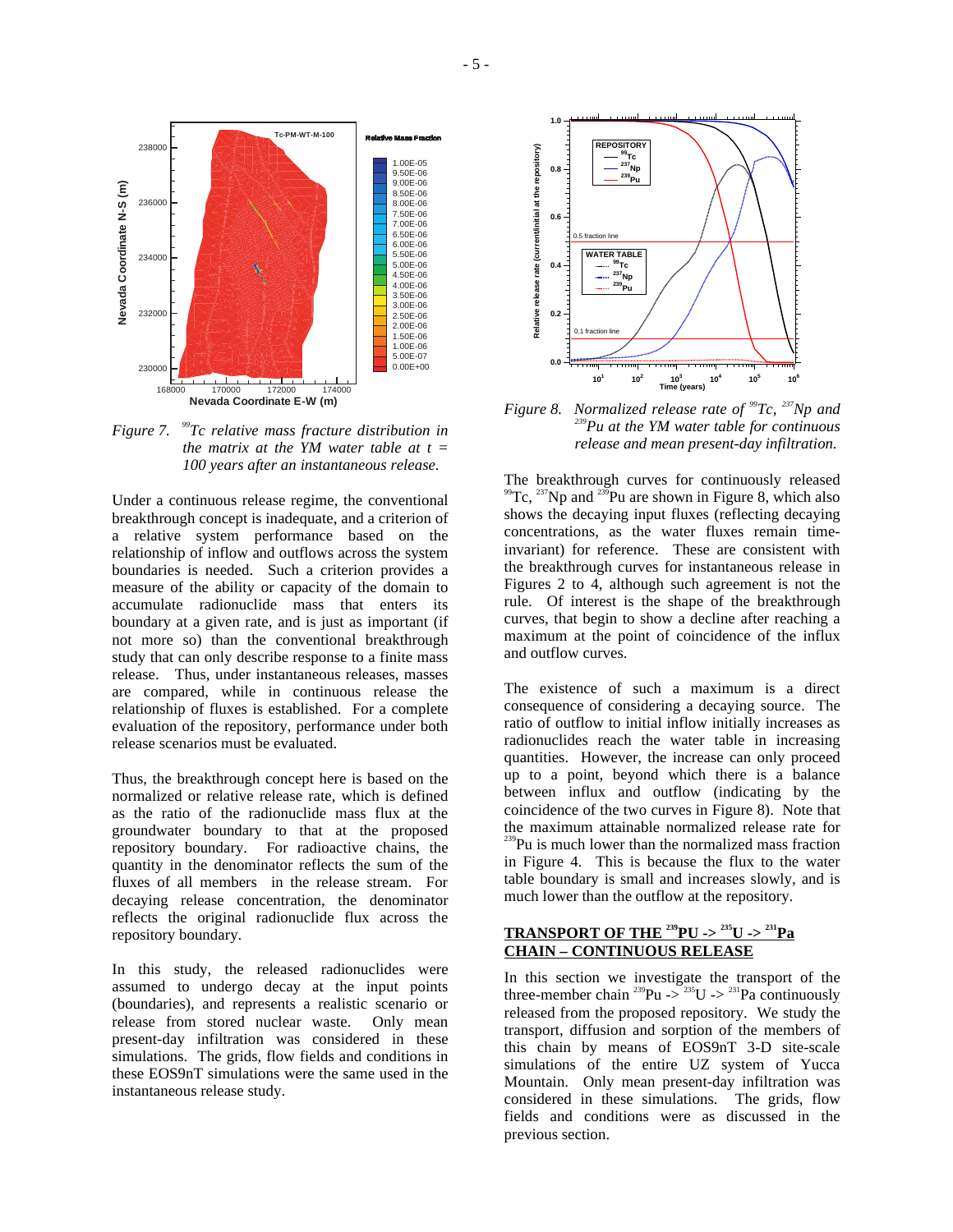The evolution of the mass fractions of the chain members in the release stream at the repository and at the water table are shown in Figures 9 and 10. Figure 9 reflects decay and generation of the members of the <sup>239</sup>Pu chain, and, being a boundary condition, is unaffected by flow or transport conditions in the UZ. Note that the released stream becomes practically devoid of  $^{239}$ Pu due to decay after about 100,000 years, at which time  $^{235}U$  is practically the only species entering the UZ from the repository.

The mass fractions at the water table in Figure 10 incorporate the cumulative effects of migration through the UZ, and reflect the effects of matrix diffusion and sorption. Comparison of Figures 9 and 10 reveals that the radionuclide stream at the water table shows a much earlier enrichment in  $^{235}$ U, which becomes the increasingly dominant species after  $t =$ 2,000 years. This is caused by the much stronger sorption of  $239$ Pu, coupled with the relatively weak sorption of  $^{235}$ U. The contribution of  $^{231}$ Pa appears practically insignificant in the first 1,000,000 years.

The inflow-to-outflow relationship is described by the normalized release rate at the water table in Figure 11, computed as the ratio of the total outflow rates (i.e., sum of individual member fluxes) vs. the total inflow rates at the repository. A comparison of Figure 11 to that for <sup>239</sup>Pu in Figure 8 (obtained under the same conditions and in the same domain) indicates the importance of considering all the members of the chain in the computations, and the significant error that will be introduced if only the parents are considered. Given the long half life of  $^{239}$ Pu and the much longer half life of  $^{235}$ U, the daughter contributions are very important and cannot be neglected with impunity because of significant radionuclide arrivals are observed at the water table.



*Figure 9. Mass fraction of each member of the* <sup>239</sup>Pu *chain in the release stream at the repository.* 



 *Figure 10. Mass fraction of each member of the 239Pu chain in the release stream at the UZ water table.* 



*Figure 11. Normalized release rate of the 239Pu chain at the UZ water table (continuous release, mean present-day infiltration).* 

#### **COLLOID TRANSPORT—CONTINUOUS RELEASE**

We investigated the transport of colloids of various sizes (450 nm, 200 nm, 100 nm and 6 nm). Because there are indications that colloid-assisted transport (i.e, transport by pseudocolloids) in the UZ of Yucca Mountain will not be significant because of the low concentrations of naturally occurring colloids such as clays, only true colloids were considered in the simulation. Those were taken to have the properties of PuO<sub>2</sub>, and are subject to radioactive decay. In the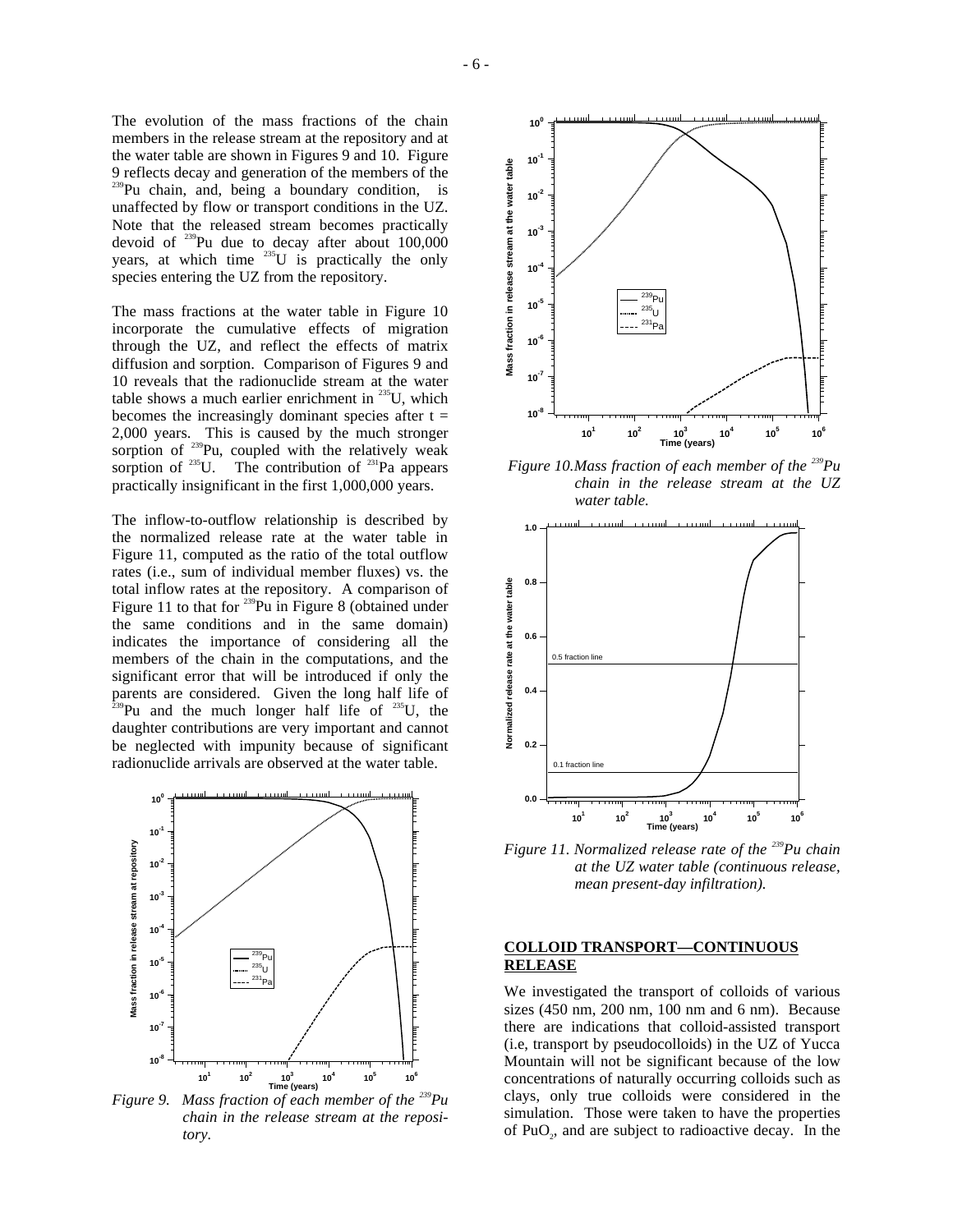transport of the colloids, advection, diffusion, dispersion, filtration, and pore-size exclusion were considered. The colloid parameters and properties were as indicated in Moridis et al. (2000).

Three cases were investigated. In Case 1 there is no declogging, with colloids remaining attached on the pore walls after filtration. In Case 2 is the opposite scenario, with a strong kinetic declogging (maximum colloid transport). Case 3 differs from Case 2 in that 1% of the fracture is assumed to be filled with matrix material.

Figure 12 shows the normalized release rate of the four colloids at the water table. For reference, the decaying release rate of the colloids at the repository is included in the figure. Note the very fast breakthrough of the larger colloids (characterized by a rapid rise of the breakthrough curve), all of which have similar behavior. The initial fast riseis followed by a decline caused by decay. Counter to expectations, the smallest colloid (6 nm) exhibits the slowest breakthrough, and never reaches the 0.1 fraction level, indicating that it is sufficiently small to enter the matrix and get attached to the fracture walls.

The colloid behavior is caused by (a) the larger transport velocity of larger colloids, which, by virtue of their size, can only move in the center of pores/fractures where velocities are larger than the average water velocity, and (b) the inability of larger colloids to penetrate into the matrix from the fractures because of low diffusion and size exclusion. Thus, the colloid mass in the fractures is not reduced through colloidal diffusion and/or hydrodynamic dispersion, and practically all of it moves exclusively in the fractures. The 6 nm colloid is capable of diffusing into the matrix, a process which in Figure 12 manifests itself by the substantially slower breakthrough, the very slow and mild rise of the curve, and its low maximum.

Figure 13 shows the relative release rate of the four colloids at the water table in Case 2. The differences between Case 1 and Case 2 are very small, and are most prominent in the case of the 6 nm colloid. The relative insensitivity to the clogging model in the matrix indicates the dominant role of the fractures in the 3-D site scale system, with the matrix appearing to have a minuscule contribution.

In Case 3, assigning a porosity of 1% to the fractures, and using the matrix (of Case 2) filtration properties for the fracture describes a fracture with a minor fillup with a porous medium. The results are shown in Figure 14. While the more-freely diffusing 6 nm colloids exhibit a behavior similar to the one in Cases 1 and 2, the occurrence of even a minor fillup retards the transport of the larger colloids.

Additionally, the breakthrough curve assumes a decidedly different shape in the larger colloids, marked by a sudden and dramatic reversal that is consistent in all the three larger colloids. As the occurrence of this phenomenon coincides with the onset of rapid decline in concentrations due to radioactive decay, it is assumed that the kinetic filtration model is very sensitive to minute changes in concentration at this point, hence the sudden slope reversal. However, this issue is not well understood, and will require further investigation.

Note that the significant differences between Figures 12, 13, and 14 are due solely to assigning matrix filtration properties to only 1% of the pore volume of the fractures (by no means an unphysical or unlikely scenario). The significant retardation of the colloids gives a measure of the importance of fractures and their relative contribution to the total colloid transport through the UZ system.



*Figure 12. Case 1: Normalized release rate of colloids at the UZ water table (continuous release, mean present-day infiltration).*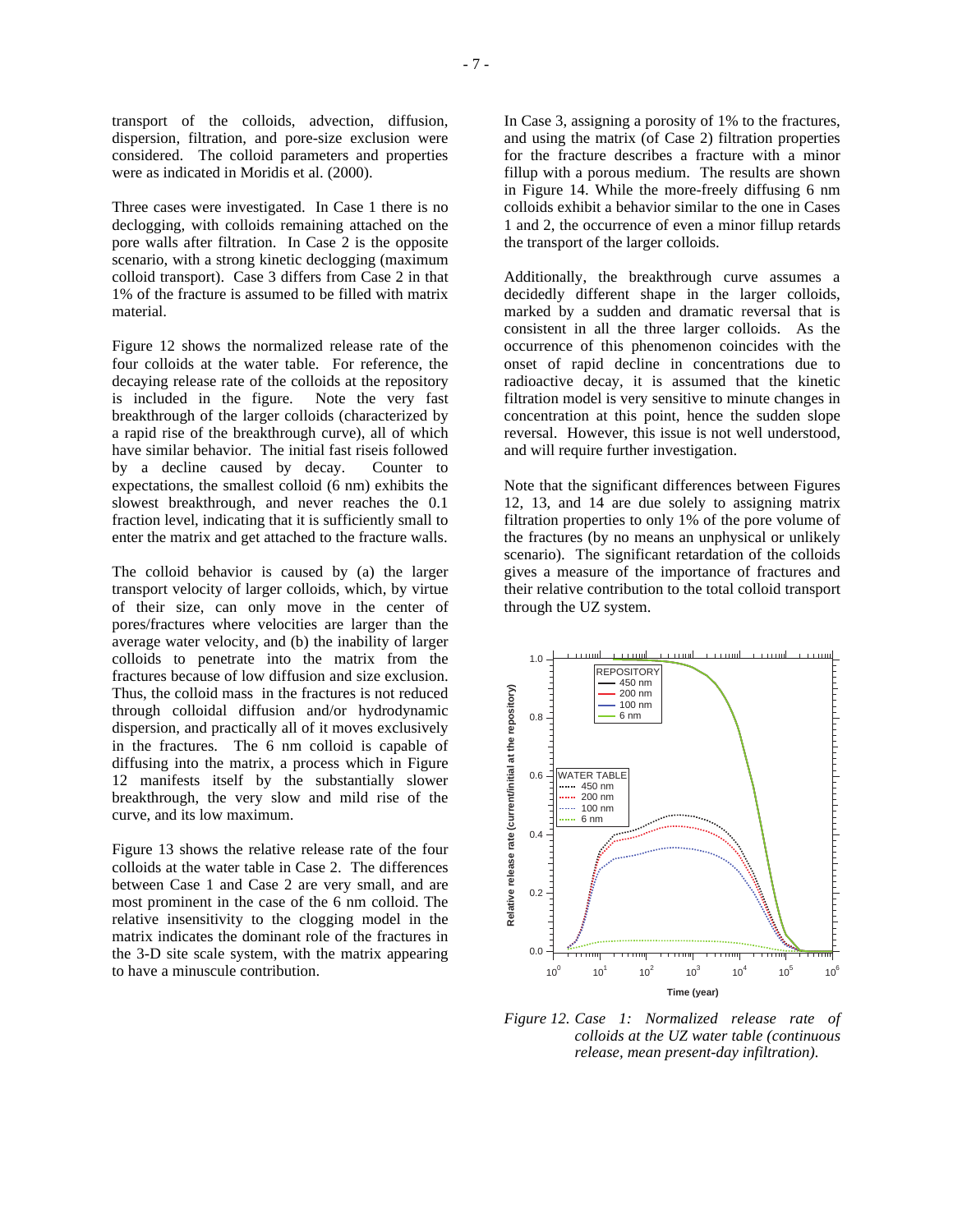

*Figure 13. Case 2: Normalized release rate of colloids at the UZ water table (continuous release, mean present-day infiltration).* 



*Figure 14. Case 3: Normalized release rate of colloids at the UZ water table (continuous release, mean present-day infiltration).* 

#### **SUMMARY**

The objectives of this study are to evaluate the transport of radioactive solutes and colloids under ambient conditions from the proposed repository horizon at to the water table at YM, and to determine processes and geohydrologic features that significantly affect radionuclide transport. The migration and retardation of radionuclides are analyzed using the T2R3D (Wu et al., 1996) and the EOS9nT codes [Moridis et al., 1999].

Several radionuclides with varying properties are investigated. The results of the study indicate that the most important factors affecting radionuclide transport are the subsurface geology and site hydrology, i.e., the presence of faults (they dominate and control transport), fractures (the main migration pathways), and the relative distribution of zeolitic and vitric tuffs. Diffusion from the fractures into, and subsequent sorption onto, the matrix, are the main retardation processes. Arrival times at the water table increase with the sorption distribution coefficients of the various species, and may have to account for contributions from the decay daughters of certain radionuclides. Increasing infiltration leads to faster transport to the water table. The transport of colloids is strongly influenced by their size (as it affects diffusion into the matrix, straining at hydrogeologic unit interfaces and transport velocity).

#### **ACKNOWLEDGMENT**

This work was supported by the Director, Office of Civilian Radioactive Waste Management, U.S. Dept. of Energy, through Memorandum Purchase Order EA9013MC5X between Bechtel SAIC Company, LLC and the Ernest Orlando Lawrence Berkeley National Laboratory (Berkeley Lab). The support is provided to Berkeley Lab through the U.S. Dept. of Energy Contract No. DE-AC03-76SF00098. The authors are grateful to Yvonne Tsang and John Apps for their careful review.

#### **REFERENCES**

Bodvarsson, G.S., W. Boyle, R. Patterson, and D. Williams, *Overview of Scientific Investigations at Yucca Mountain - The Potential Repository for High-Level Nuclear Waste*, J. Contam. Hydrol., 38(1–3), 3–24. 1999.

De Hoog, F.R., J.H. Knight, and A.N. Stokes, *An Improved Method for Numerical Inversion of Laplace Transforms*, SIAM J. Sci. Stat. Comput., 3 (3), 357- 366, 1982.

Dyer, J.R., and M.D. Voegele, *High-Level Radioactive Waste Management in the United States, Background and Status*, in: Witherspoon, P.A. (Ed.), Geological Problems in Radioactive Waste Isolation, Report LBNL-38915, Lawrence Berkeley National Laboratory, Berkeley, CA, pp. 259-270, 1996.

Hinds, J., and L. Pan, *Development of Numerical Grids for UZ Flow and Transport Modeling*, Report ANL-NBS-HS-000015 Rev. 00, CRWMS M&O, Las Vegas, Nevada, 2000.